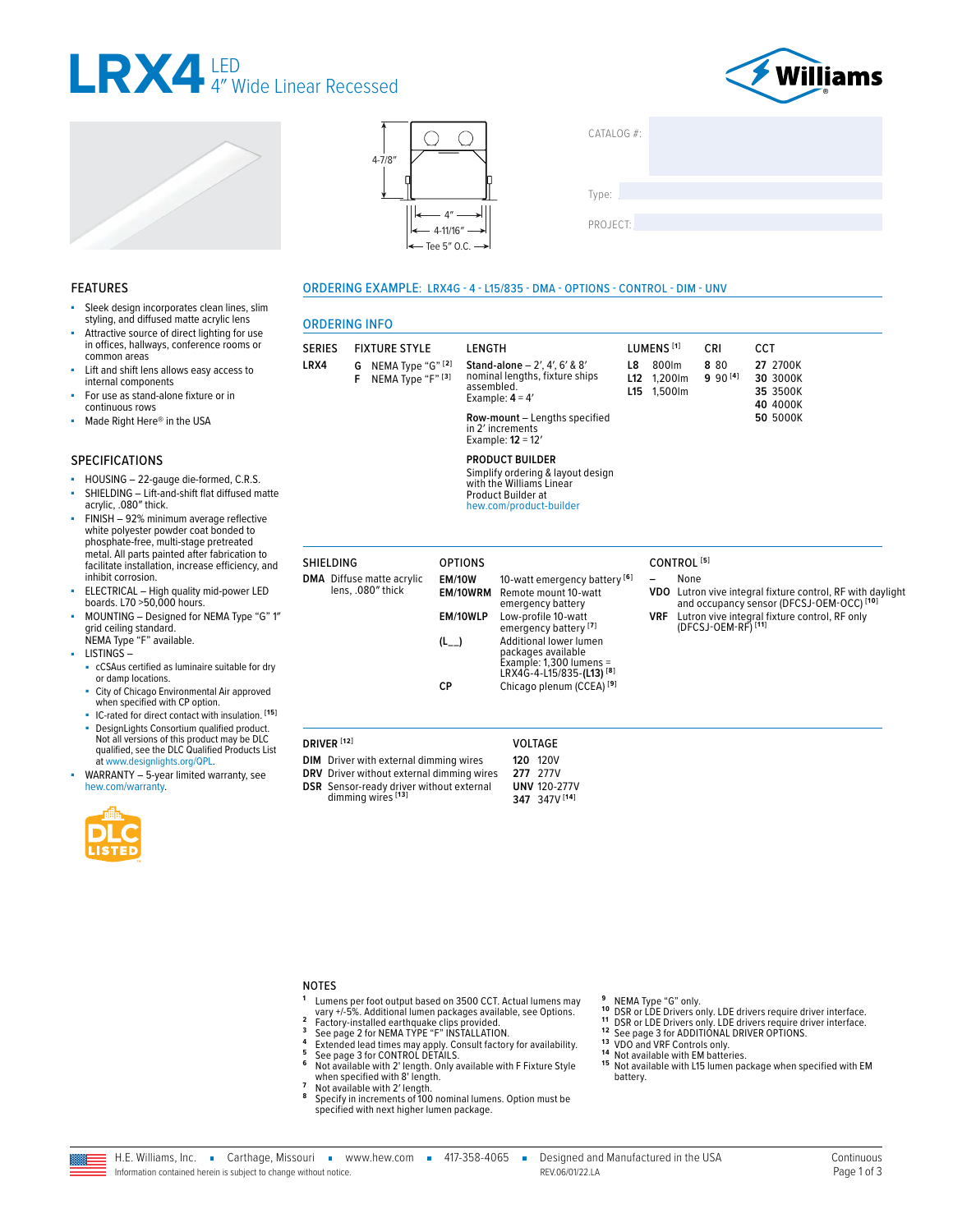# LRX4 LED<br>4" Wide Linear Recessed

## FIXTURE PERFORMANCE DATA

|    |                         | <b>PER FOOT</b> |                        |
|----|-------------------------|-----------------|------------------------|
|    | <b>DELIVERED LUMENS</b> | <b>WATTAGE</b>  | <b>EFFICACY (Im/W)</b> |
| L8 | 815                     | 6.7             | 121.3                  |
| 12 | 1221                    | 10.4            | 118.0                  |
| 15 | 1506                    | 13.1            | 115.2                  |

- Photometrics tested in accordance with IESNA LM-79. Results<br>- shown are based on 25°C ambient temperature.<br>- Wattage shown is average for 120V through 277V input.<br>- Results based on 3500K, 80 CRI, actual lumens may vary

- 
- 
- Use multiplier table to calculate additional options.

### MULTIPLIER TABLE

|        | <b>COLOR TEMPERATURE</b> |                          |  |
|--------|--------------------------|--------------------------|--|
|        | <b>CCT</b>               | <b>CONVERSION FACTOR</b> |  |
|        | 2700K                    | 0.97                     |  |
|        | 3000K                    | 0.99                     |  |
| 80 CRI | 3500K                    | 1.00                     |  |
|        | 4000K                    | 1.03                     |  |
|        | 5000K                    | 1.06                     |  |
|        | 2700K                    | 0.80                     |  |
|        | 3000K                    | 0.82                     |  |
| 90 CRI | 3500K                    | 0.83                     |  |
|        | 4000K                    | 0.86                     |  |
|        | 5000K                    | 0.89                     |  |

# PHOTOMETRY

**LRX4-4-L15/835-DMA-DIM-UNV** Total Luminaire Output: 6022 lumens; 52.3 Watts | Efficacy: 115 lm/W | 80 CRI; 3500K CCT



|                          | <b>VERTICAL ANGLE</b> | <b>HORIZONTAL ANGLE</b> |      |            | <b>ZONAL LUMENS</b> |
|--------------------------|-----------------------|-------------------------|------|------------|---------------------|
|                          |                       | $0^{\circ}$             | 45°  | $90^\circ$ |                     |
|                          | 0                     | 2693                    | 2693 | 2693       |                     |
|                          | 5                     | 2719                    | 2667 | 2665       | 254                 |
| CANDLEPOWER DISTRIBUTION | 15                    | 2616                    | 2542 | 2518       | 719                 |
|                          | 25                    | 2391                    | 2262 | 2160       | 1041                |
|                          | 35                    | 2042                    | 1834 | 1661       | 1149                |
|                          | 45                    | 1596                    | 1350 | 1165       | 1052                |
|                          | 55                    | 1122                    | 906  | 777        | 831                 |
|                          | 65                    | 696                     | 556  | 490        | 572                 |
|                          | 75                    | 340                     | 282  | 263        | 311                 |
|                          | 85                    | 85                      | 80   | 81         | 92                  |
|                          | 90                    | 3                       | 4    | 4          |                     |

| LUMEN SUMMARY | <b>ZONE</b> | <b>LUMENS</b> | % FIXTURE |
|---------------|-------------|---------------|-----------|
|               | $0 - 30$    | 2014          | 34        |
|               | $0 - 40$    | 3163          | 53        |
|               | $0 - 60$    | 5047          | 84        |
|               | - 90        | 6022          | 100       |
|               | $-180$      | 6022          | 100       |

## FIXTURE DETAILS

#### BACKVIEW



#### <span id="page-1-0"></span>NEMA TYPE "F" INSTALLATION



|               | <b>RECOMMENDED CEILING OPENING</b> |
|---------------|------------------------------------|
| 2'            | $5 - 5/8'' \times 24''$            |
| 4             | $5 - 5/8''$ x 48"                  |
| 6'            | $5 - 5/8'' \times 72''$            |
| $\mathbf{R}'$ | $5 - 5/8''$ x 96"                  |

For continuous row mounting, add 24″ for each additional 2′ of row length.